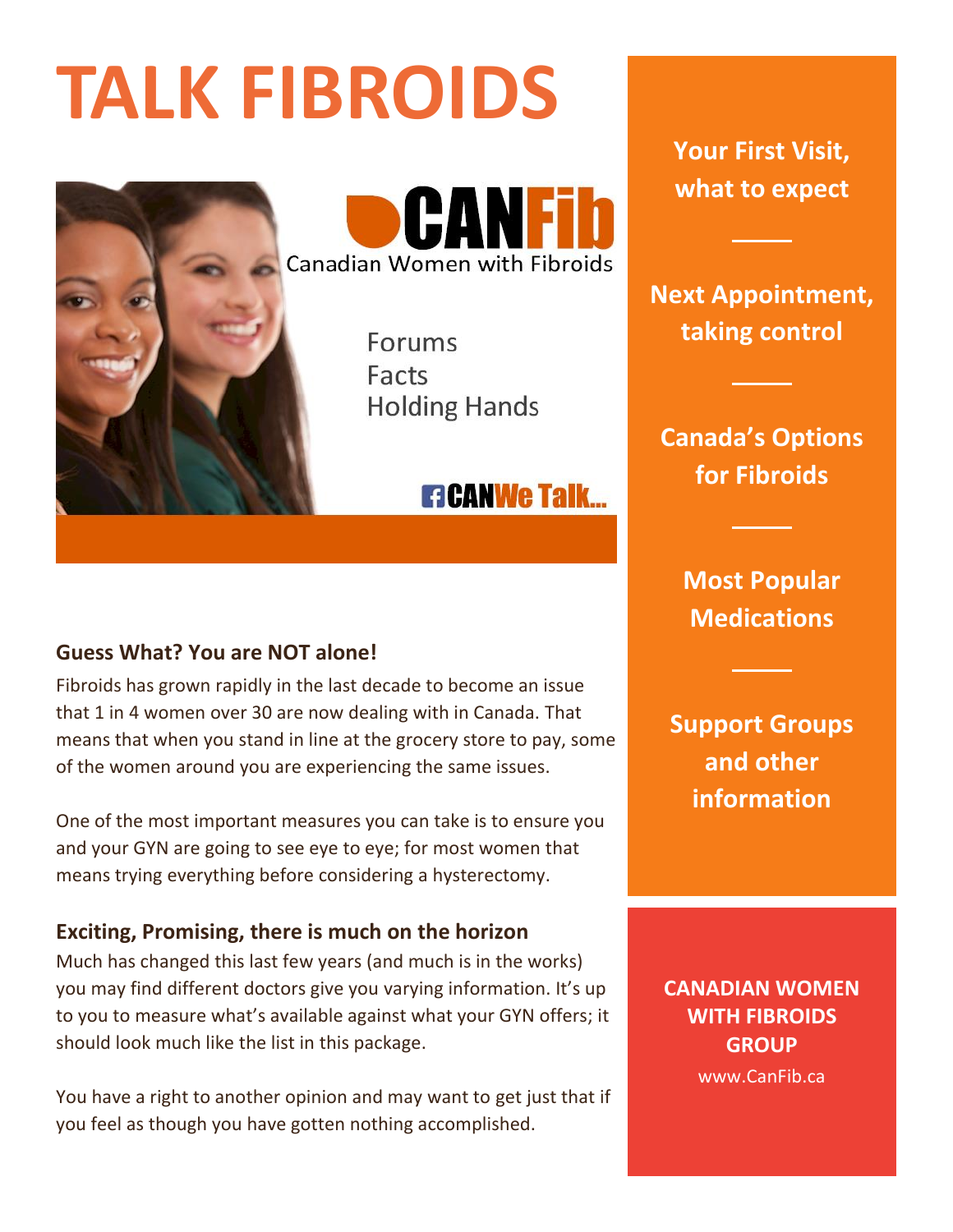

# **Your first visit. What to expect.**

Your GYN will very likely explain what Fibroids are and then go over options. In the case of Fibroids there are a few groups.

Those that address heavy bleeding Those that address fibroids

CANFib polling and discussion indicates most members prefer a solution to fibroids in the long term, as fibroid tumors generally do not go away until menopause. While heavy bleeding is a symptom, most wish the tumors to be addressed as well.

In the short term the same women require respite from heavy bleeding, be that waiting for a procedure or depending on age, a plan to carry the patient to menopause.

**Short term medications that may help you, in order of popularity among CANFib Members**

- 1. Fibristal<sup>™</sup> Given incredible reviews by CANFib members, and no longer that new. Fibristal<sup>™</sup> has been in the UK for 7+ years now as Ulipristal Acetate. This drug is shown to stop heavy bleeding and shrink fibroids (in many cases). It's covered by Quebec Medical; other provinces check your extended benefits; otherwise it's appx 380.00 p/mth (Costco shows best price)
- 2. **Lupron**TM While this medication has similar results as FibristalTM, a majority of CANFib members described an "arc" of heavier bleeding before any helpful results. Many members do speak favorably though, as Lupron pushes the body into a state of temporary (fake) menopause for a period of time, and that's often a great way to shrink Fibroids.
- 3. **Cyklokapron**TM Originally used pre-surgery to help prevent bleeding, now also used for heavy periods, this drug is taken at the onset of a period, then throughout. It often reduces the blood flow and cramping. Be sure to ask your GYN about any possible interactions.

During the first visit to the GYN, most women are told to "watch and wait." Fibroids have been known to alleviate with dietary and exercise changes, so it really is a good first step. You will likely be offered Birth Control to regulate bleeding and that is something you must decide on for yourself.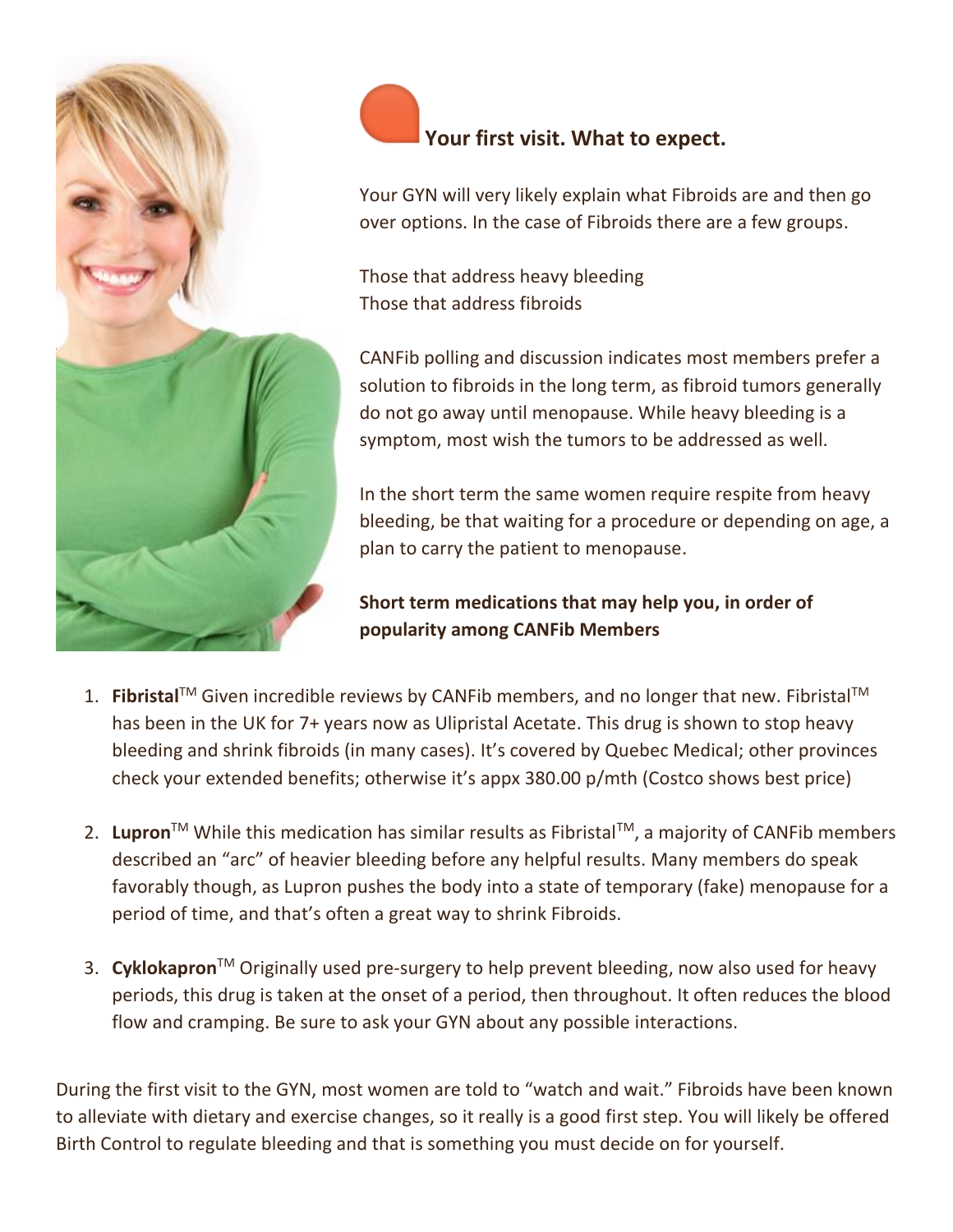

# **Looking at options beyond "watch and wait"**

So months have passed and you are still doubled up in pain and bleeding like nobody should? If you don't wish to pursue a future with these symptoms, you need to look at the full range of solutions.

Here is a list of options that address Fibroids (not heavy bleeding) and are approved in Canada. We have eliminated any options that are approved but still not available due to equipment.

#### **Accessa**

#### <http://www.haltmedical.com/index.php>

This procedure addresses some Fibroids. Accessa is dependent on the size and location of tumors. Use the site form to ask for the closest city to you. If your GYN is not familiar, get another opinion.

#### **Embolization (UAE or UFE)**

#### <http://www.mayoclinic.com/health/uterine-artery-embolization/MY00502>

Embolization is a cool process where tiny blockers are sent into your veins to stop blood flow to the fibroids. The success rate is worth the effort and process fairly noninvasive. Nail down who makes the appointments and call the GYN office within a week to confirm one is made or in the works. Stay on it.

#### **Myomectomy**

#### <http://www.mayoclinic.com/health/myomectomy/MY00501>

This procedure should be available to you. If your GYN doesn't mention it, then ask. If you are told you're not a candidate, of course get a second opinion; it may well be the case, but you do have a right to make sure. Nail down who makes appointments and call the GYN office within a week to confirm one is made or in the works. Stay on it.

#### **Hysterectomy**

Currently this is the only definitive cure, but also used as a last measure. Bleeding issues are the number one reason for the removal of the uterus, and our goal at CANFib is to help all women ensure they were presented every reasonable treatment before this. However, once a woman has reached this stage it is so important to remember that when one keeps the ovaries little changes. You will still have cycles, you just won't actually menstruate.